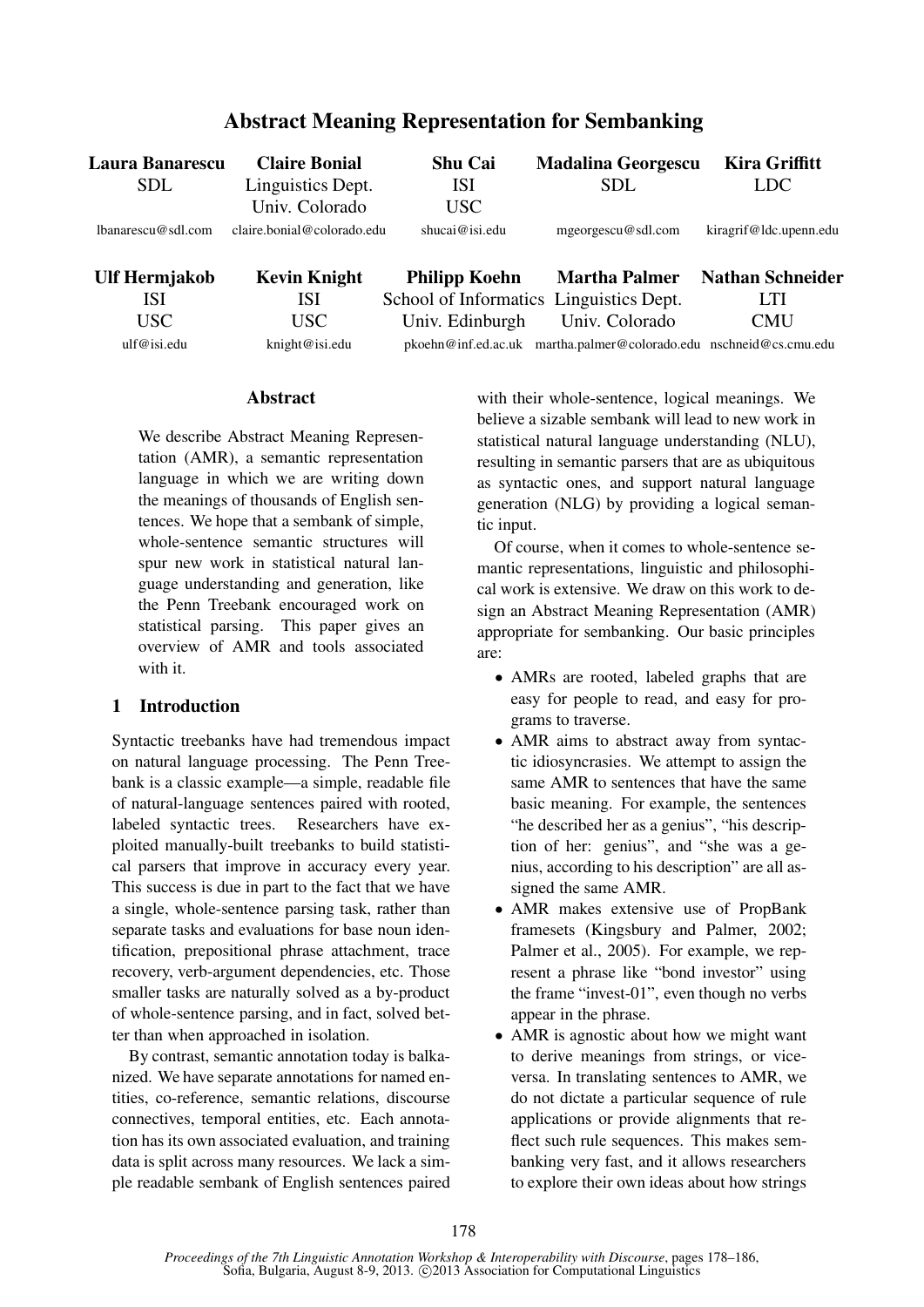are related to meanings.

• AMR is heavily biased towards English. It is not an Interlingua.

AMR is described in a 50-page annotation guideline.<sup>1</sup> In this paper, we give a high-level description of AMR, with examples, and we also provide pointers to software tools for evaluation and sembanking.

## 2 AMR Format

We write down AMRs as rooted, directed, edgelabeled, leaf-labeled graphs. This is a completely traditional format, equivalent to the simplest forms of feature structures (Shieber et al., 1986), conjunctions of logical triples, directed graphs, and PENMAN inputs (Matthiessen and Bateman, 1991). Figure 1 shows some of these views for the sentence "The boy wants to go". We use the graph notation for computer processing, and we adapt the PENMAN notation for human reading and writing.

## 3 AMR Content

In neo-Davidsonian fashion (Davidson, 1969), we introduce variables (or graph nodes) for entities, events, properties, and states. Leaves are labeled with concepts, so that " $(b / boy)$ " refers to an instance (called b) of the concept boy. Relations link entities, so that " $(d / die-01$  :location  $(p / park)$ " means there was a death (d) in the park (p). When an entity plays multiple roles in a sentence, we employ re-entrancy in graph notation (nodes with multiple parents) or variable re-use in PENMAN notation.

AMR concepts are either English words ("boy"), PropBank framesets ("want-01"), or special keywords. Keywords include special entity types ("date-entity", "world-region", etc.), quantities ("monetary-quantity", "distance-quantity", etc.), and logical conjunctions ("and", etc).

AMR uses approximately 100 relations:

- Frame arguments, following PropBank conventions. :arg0, :arg1, :arg2, :arg3, :arg4, :arg5.
- General semantic relations. :accompanier, :age, :beneficiary, :cause, :compared-to, :concession, :condition, :consist-of, :degree, :destination, :direction, :domain, :duration,

#### LOGIC format:

```
∃ w, b, g:
```
instance(w, want-01)  $\land$  instance(g, go-01)  $\land$ instance(b, boy)  $\land$  arg0(w, b)  $\land$  $arg1(w, g) \wedge arg0(g, b)$ 

#### AMR format (based on PENMAN):

```
(w / want-01
  :arg0 (b / boy)
  :arg1 (g / go-01
          :arg0 b))
```
#### GRAPH format:



Figure 1: Equivalent formats for representating the meaning of "The boy wants to go".

:employed-by, :example, :extent, :frequency, :instrument, :li, :location, :manner, :medium, :mod, :mode, :name, :part, :path, :polarity, :poss, :purpose, :source, :subevent, :subset, :time, :topic, :value.

- Relations for quantities. : cluant, :unit, :scale.
- Relations for date-entities. :day, :month, :year, :weekday, :time, :timezone, :quarter, :dayperiod, :season, :year2, :decade, :century, :calendar, :era.
- Relations for lists. :op1, :op2, :op3, :op4, :op5, :op6, :op7, :op8, :op9, :op10.

AMR also includes the inverses of all these relations, e.g., :arg0-of, :location-of, and :quant-of. In addition, every relation has an associated reification, which is what we use when we want to modify the relation itself. For example, the reification of :location is the concept "be-located-at-91".

Our set of concepts and relations is designed to allow us represent all sentences, taking all words into account, in a reasonably consistent manner. In the rest of this section, we give examples of how AMR represents various kinds of words, phrases, and sentences. For full documentation, the reader is referred to the AMR guidelines.

<sup>1</sup>AMR guideline: amr.isi.edu/language.html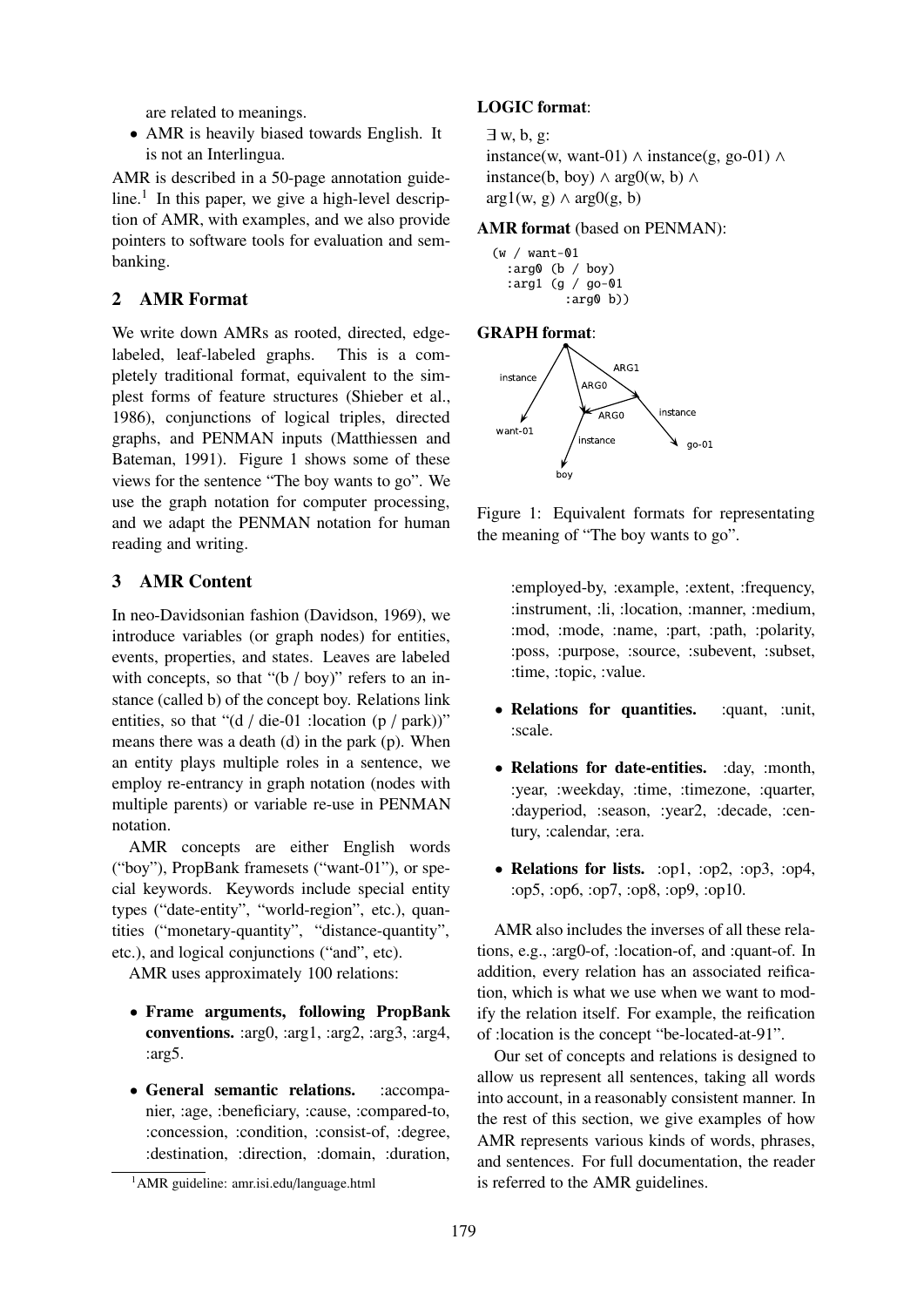Frame arguments. We make heavy use of PropBank framesets to abstract away from English syntax. For example, the frameset "describe-01" has three pre-defined slots (:arg0 is the describer, :arg1 is the thing described, and :arg2 is what it is being described as).

```
(d / describe-01
  :arg0 (m / man)
  :arg1 (m2 / mission)
  :arg2 (d / disaster))
The man described the mission as a disaster.
The man's description of the mission:
 disaster.
As the man described it, the mission was a
  disaster.
```
Here, we do not annotate words like "as" or "it". considering them to be syntactic sugar.

General semantic relations. AMR also includes many non-core relations, such as :beneficiary, :time, and :destination.

```
(s / hum-02
  :arg0 (s2 / soldier)
  :beneficiary (g / girl)
  :time (w / walk-01
          :arg0 g
          : destination (t / town)))
```
The soldier hummed to the girl as she walked to town.

Co-reference. AMR abstracts away from coreference gadgets like pronouns, zero-pronouns, reflexives, control structures, etc. Instead we reuse AMR variables, as with "g" above. AMR annotates sentences independent of context, so if a pronoun has no antecedent in the sentence, its nominative form is used, e.g., "(h / he)".

Inverse relations. We obtain rooted structures by using inverse relations like :arg0-of and :quantof.

```
(s / sing-01
  :arg0 (b / boy
          :source (c / college)))
The boy from the college sang.
(b / boy
  :arg0-of (s / sing-01)
  :source (c / college))
the college boy who sang ...
(i / increase-01
  :arg1 (n / number
          :quant-of (p / panda)))
The number of pandas increased.
```
The top-level root of an AMR represents the focus of the sentence or phrase. Once we have selected the root concept for an entire AMR, there are no more focus considerations—everything else is driven strictly by semantic relations.

Modals and negation. AMR represents negation logically with :polarity, and it expresses modals with concepts.

```
(g / go-01
    :arg0 (b / boy)
    :polarity -)
 The boy did not go.
  (p / possible
    :domain (g / go-01
              :arg0 (b / boy))
    :polarity -))
 The boy cannot go.
  It's not possible for the boy to go.
  (p / possible
    :domain (g / go-01
              :arg0 (b / boy)
              :polarity -))
 It's possible for the boy not to go.
  (p / obligate-01
    :arg2 (g / go-01
            :arg0 (b / boy))
    :polarity -)
  The boy doesn't have to go.
 The boy isn't obligated to go.
 The boy need not go.
  (p / obligate-01
    :arg2 (g / go-01
            :arg0 (b / boy)
            :polarity -))
  The boy must not go.
 It's obligatory that the boy not go.
  (t / think-01:arg0 (b / boy)
    :arg1 (w / win-01
            :arg0 (t / team)
            :polarity -))
 The boy doesn't think the team will win.
 The boy thinks the team won't win.
  Questions. AMR uses the concept "amr-
unknown", in place, to indicate wh-questions.
  (f / find_01:arg0 (g / girl)
    :arg1 (a / amr-unknown))
 What did the girl find?
  (f / find-01
    :arg0 (g / girl)
    :arg1 (b / boy)
    :location (a / amr-unknown))
```
Where did the girl find the boy?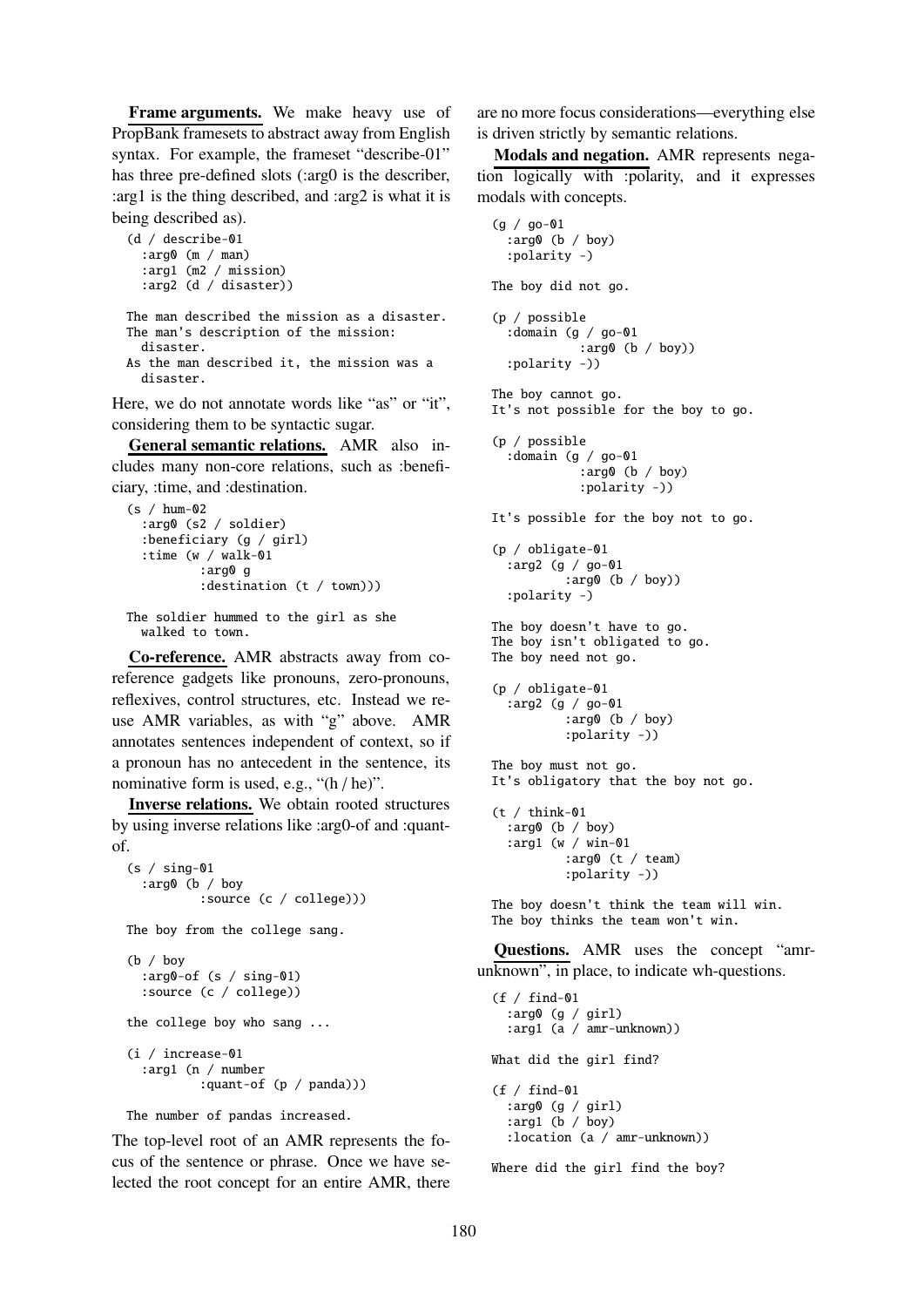```
(f / find-01):arg0 (g / girl)
  :arg1 (t / toy
          :poss (a / amr-unknown)))
```

```
Whose toy did the girl find?
```
Yes-no questions, imperatives, and embedded whclauses are treated separately with the AMR relation :mode.

Verbs. Nearly every English verb and verbparticle construction we have encountered has a corresponding PropBank frameset.

```
(l / look-05
  :arg0 (b / boy)
  :arg1 (a / answer))
The boy looked up the answer.
```
The boy looked the answer up.

AMR abstracts away from light-verb constructions.

```
(a / adjust-01
  :arg0 (g / girl)
  :arg1 (m / machine))
```
The girl adjusted the machine. The girl made adjustments to the machine.

Nouns. We use PropBank verb framesets to represent many nouns as well.

```
(d / destroy-01
  :arg0 (b / boy)
  :arg1 (r / room))
the destruction of the room by the boy ...
the boy's destruction of the room ...
The boy destroyed the room.
```
We never say "destruction-01" in AMR. Some nominalizations refer to a whole event, while others refer to a role player in an event.

```
(s / see-01
  :arg0 (j / judge)
  :arg1 (e / explode-01))
The judge saw the explosion.
(r / read-01
  :arg0 (j / judge)
  :arg1 (t / thing
          :arg1-of (p / propose-01))
The judge read the proposal.
(t / thing
  :arg1-of (o / opine-01
             :arg0 (g / girl)))
the girl's opinion
the opinion of the girl
what the girl opined
```
Many "-er" nouns invoke PropBank framesets. This enables us to make use of slots defined for those framesets.

```
(p / person
  :arg0-of (i / invest-01))
investor
(p / person
  :arg0-of (i / invest-01
             :arg1 (b / bond)))
bond investor
(p / person
  :arg0-of (i / invest-01
             :manner (s / small)))
small investor
(w / work-01
  :arg0 (b / boy)
  :manner (h / hard))
the boy is a hard worker
the boy works hard
```
However, a treasurer is not someone who treasures, and a president is not (just) someone who presides.

Adjectives. Various adjectives invoke Prop-Bank framesets.

```
(s / spy
  :arg0-of (a / attract-01))
the attractive spy
(s / spy):arg0-of (a / attract-01
             :arg1 (w / woman)))
```
the spy who is attractive to women

"-ed" adjectives frequently invoke verb framesets. For example, "acquainted with magic" maps to "acquaint-01". However, we are not restricted to framesets that can be reached through morphological simplification.

```
(f / fear-01
  :arg0 (s / soldier)
  :arg1 (b / battle-01))
The soldier was afraid of battle.
The soldier feared battle.
The soldier had a fear of battle.
```
For other adjectives, we have defined new framesets.

```
(r / responsible-41
  :arg1 (b / boy)
  :arg2 (w / work))
The boy is responsible for the work.
The boy has responsibility for the work.
```
While "the boy responsibles the work" is not good English, it is perfectly good Chinese. Similarly, we handle *tough*-constructions logically.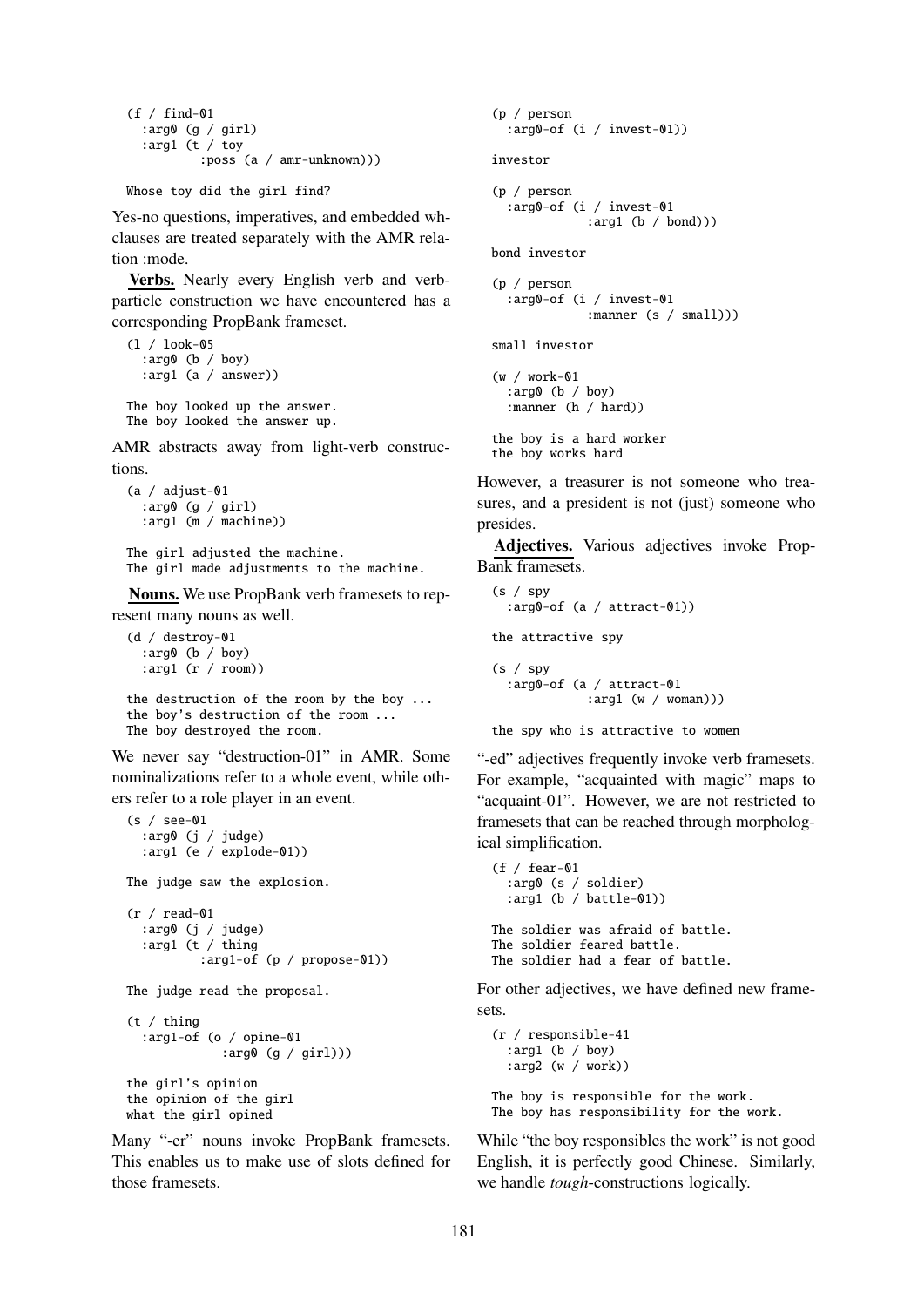```
(t / tough
  :domain (p / please-01
            :arg1 (g / girl)))
Girls are tough to please.
It is tough to please girls.
Pleasing girls is tough.
```
"please-01" and "girl" are adjacent in the AMR, even if they are not adjacent in English. "-able" adjectives often invoke the AMR concept "possible", but not always (e.g., a "taxable fund" is actually a "taxed fund").

```
(s / sandwich
  :arg1-of (e / eat-01
             :domain-of (p / possible)))
an edible sandwich
```

```
(f / fund
  :arg1-of (t / tax-01))
```
a taxable fund

Pertainym adjectives are normalized to root form.

```
(b / bomb
  :mod (a / atom))
atom bomb
atomic bomb
```
Prepositions. Most prepositions simply signal semantic frame elements, and are themselves dropped from AMR.

```
(d / default-01
  :arg1 (n / nation)
  :time (d2 / date-entity
          :month 6))
```

```
The nation defaulted in June.
```
Time and location prepositions are kept if they carry additional information.

```
(d / default-01
  :arg1 (n / nation)
  :time (a / after
          :op1 (w / war-01))
```
The nation defaulted after the war.

Occasionally, neither PropBank nor AMR has an appropriate relation, in which case we hold our nose and use a :prep-X relation.

```
(s / sue-01
  :arg1 (m / man)
  :prep-in (c / case))
```
The man was sued in the case.

Named entities. Any concept in AMR can be modified with a :name relation. However, AMR includes standardized forms for approximately 80 named-entity types, including person, country, sports-facility, etc.

```
(p / person
  :name (n / name
          :op1 "Mollie"
          :op2 "Brown"))
Mollie Brown
(p / person
  :name (n / name
          :op1 "Mollie"
          :op2 "Brown")
  :arg0-of (s / slay-01
             :arg1 (o / orc)))
the orc-slaying Mollie Brown
Mollie Brown, who slew orcs
```
AMR does not normalize multiple ways of referring to the same concept (e.g., "US" versus "United States"). It also avoids analyzing semantic relations inside a named entity—e.g., an organization named "Stop Malaria Now" does not invoke the "stop-01" frameset. AMR gives a clean, uniform treatment to titles, appositives, and other constructions.

```
(c / city
  :name (n / name
          :op1 "Zintan"))
Zintan
the city of Zintan
(p / president
  :name (n / name
          :op1 "Obama"))
President Obama
Obama, the president ...
(g / group
  :name (n / name
          :op1 "Elsevier"
          :op2 "N.V.")
  :mod (c / country
         :name (n2 / name
                 :op1 "Netherlands"))
  :arg0-of (p / publish-01))
```
Elsevier N.V., the Dutch publishing group... Dutch publishing group Elsevier N.V. ...

Copula. Copulas use the :domain relation.

```
(w / white
  :domain (m / marble))
The marble is white.
(l / lawyer
  :domain (w / woman))
The woman is a lawyer.
(a / appropriate
  :domain (c / comment)
  :polarity -))
```
The comment is not appropriate.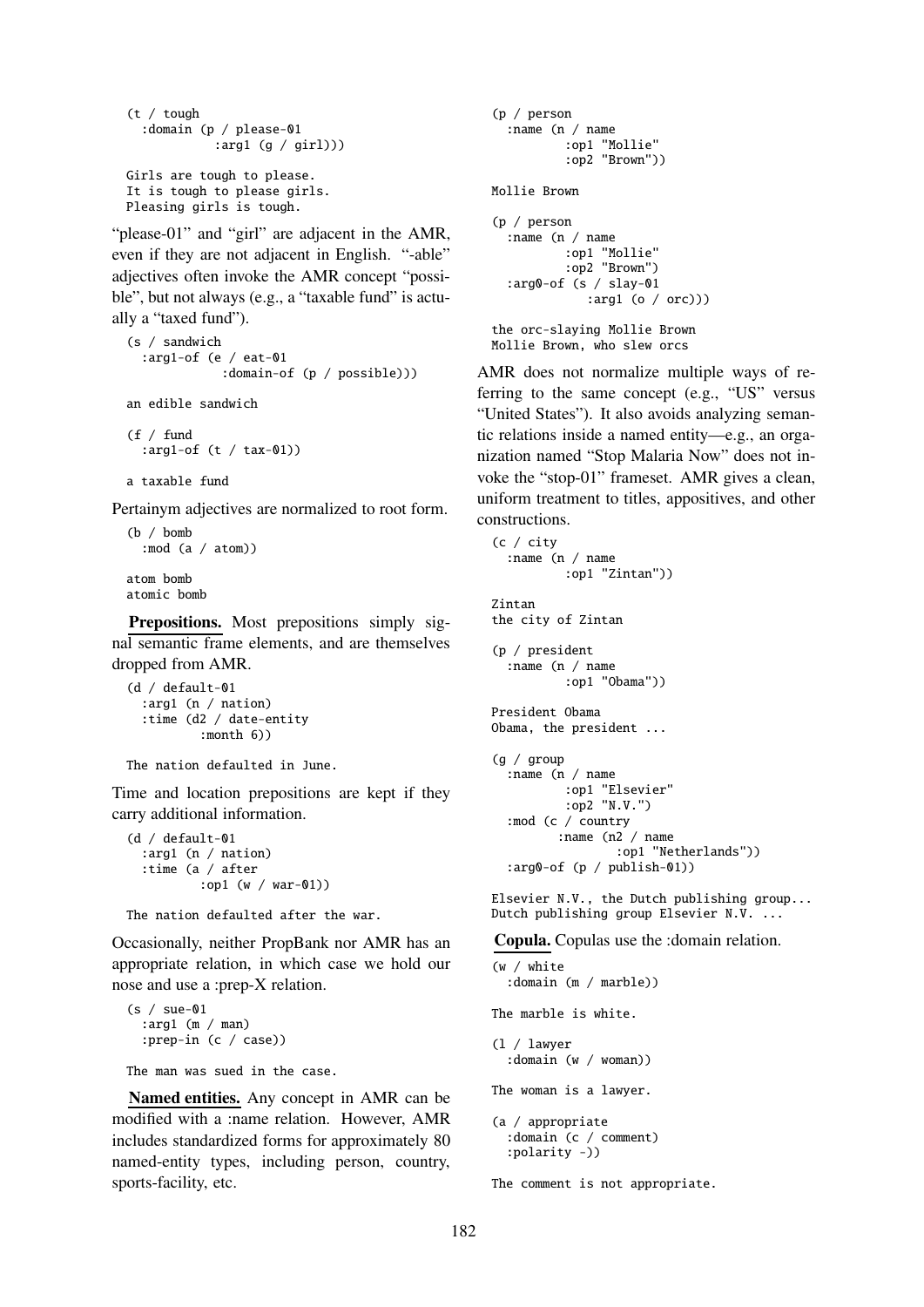The comment is inappropriate.

Reification. Sometimes we want to use an AMR relation as a first-class concept—to be able to modify it, for example. Every AMR relation has a corresponding reification for this purpose.

```
(m / marble
  :location (j / jar))
the marble in the jar ...
(b / be-located-at-91
  :arg1 (m / marble)
  :arg2 (j / jar)
  :polarity -)
  :time (y / yesterday))
```
The marble was not in the jar yesterday.

If we do not use the reification, we run into trouble.

```
(m / marble
  :location (j / jar
              :polarity -)
  :time (y / yesterday))
```
yesterday's marble in the non-jar ...

Some reifications are standard PropBank framesets (e.g., "cause-01" for :cause, or "age-01" for :age).

This ends the summary of AMR content. For lack of space, we omit descriptions of comparatives, superlatives, conjunction, possession, determiners, date entities, numbers, approximate numbers, discourse connectives, and other phenomena covered in the full AMR guidelines.

## 4 Limitations of AMR

AMR does not represent inflectional morphology for tense and number, and it omits articles. This speeds up the annotation process, and we do not have a nice semantic target representation for these phenomena. A lightweight syntactic-style representation could be layered in, via an automatic post-process.

AMR has no universal quantifier. Words like "all" modify their head concepts. AMR does not distinguish between real events and hypothetical, future, or imagined ones. For example, in "the boy wants to go", the instances of "want-01" and "go-01" have the same status, even though the "go-01" may or may not happen.

We represent "history teacher" nicely as "(p / person :arg0-of (t / teach-01 :arg1 (h / history))". However, "history professor" becomes "(p / professor :mod (h / history))", because "profess-01"

is not an appropriate frame. It would be reasonable in such cases to use a NomBank (Meyers et al., 2004) noun frame with appropriate slots.

## 5 Creating AMRs

We have developed a power editor for AMR, accessible by web interface.<sup>2</sup> The AMR Editor allows rapid, incremental AMR construction via text commands and graphical buttons. It includes online documentation of relations, quantities, reifications, etc., with full examples. Users log in, and the editor records AMR activity. The editor also provides significant guidance aimed at increasing annotator consistency. For example, users are warned about incorrect relations, disconnected AMRs, words that have PropBank frames, etc. Users can also search existing sembanks for phrases to see how they were handled in the past. The editor also allows side-by-side comparison of AMRs from different users, for training purposes.

In order to assess inter-annotator agreement (IAA), as well as automatic AMR parsing accuracy, we developed the *smatch* metric (Cai and Knight, 2013) and associated script.<sup>3</sup> Smatch reports the semantic overlap between two AMRs by viewing each AMR as a conjunction of logical triples (see Figure 1). Smatch computes precision, recall, and F-score of one AMR's triples against the other's. To match up variables from two input AMRs, smatch needs to execute a brief search, looking for the variable mapping that yields the highest F-score.

Smatch makes no reference to English strings or word indices, as we do not enforce any particular string-to-meaning derivation. Instead, we compare semantic representations directly, in the same way that the MT metric Bleu (Papineni et al., 2002) compares target strings without making reference to the source.

For an initial IAA study, and prior to adjusting the AMR Editor to encourage consistency, 4 expert AMR annotators annotated 100 newswire sentences and 80 web text sentences. They then created consensus AMRs through discussion. The average annotator vs. consensus IAA (smatch) was 0.83 for newswire and 0.79 for web text. When newly trained annotators doubly annotated 382 web text sentences, their annotator vs. annotator IAA was 0.71.

<sup>2</sup>AMR Editor: amr.isi.edu/editor.html

<sup>3</sup>Smatch: amr.isi.edu/evaluation.html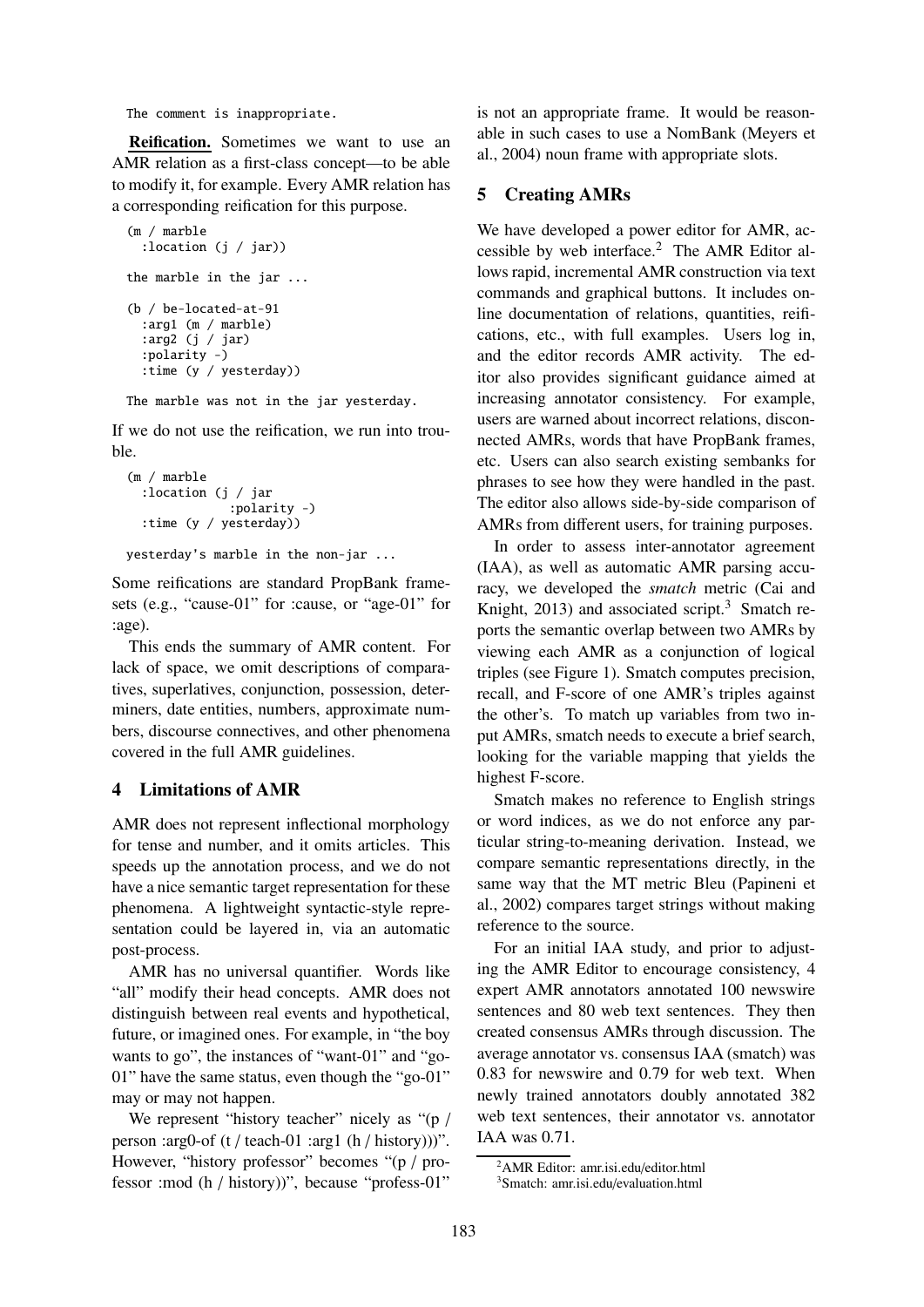#### 6 Current AMR Bank

We currently have a manually-constructed AMR bank of several thousand sentences, a subset of which can be freely downloaded, $4$  the rest being distributed via the LDC catalog.

In initially developing AMR, the authors built consensus AMRs for:

- 225 short sentences for tutorial purposes
- 142 sentences of newswire  $(*)$
- 100 sentences of web data  $(*)$

Trained annotators at LDC then produced AMRs for:

- 1546 sentences from the novel "The Little Prince"
- 1328 sentences of web data
- 1110 sentences of web data  $(*)$
- 926 sentences from Xinhua news  $(*)$
- 214 sentences from CCTV broadcast conversation (\*)

Collections marked with a star (\*) are also in the OntoNotes corpus (Pradhan et al., 2007; Weischedel et al., 2011).

Using the AMR Editor, annotators are able to translate a full sentence into AMR in 7-10 minutes and postedit an AMR in 1-3 minutes.

### 7 Related Work

Researchers working on whole-sentence semantic parsing today typically use small, domain-specific sembanks like GeoQuery (Wong and Mooney, 2006). The need for larger, broad-coverage sembanks has sparked several projects, including the Groningen Meaning Bank (GMB) (Basile et al., 2012a), UCCA (Abend and Rappoport, 2013), the Semantic Treebank (ST) (Butler and Yoshimoto, 2012), the Prague Dependency Treebank (Böhmová et al., 2003), and UNL (Uchida et al., 1999; Uchida et al., 1996; Martins, 2012).

Concepts. Most systems use English words as concepts. AMR uses PropBank frames (e.g., "describe-01"), and UNL uses English WordNet synsets (e.g., "200752493").

Relations. GMB uses VerbNet roles (Schuler, 2005), and AMR uses frame-specific PropBank relations. UNL has a dedicated set of over 30 frequently used relations.

Formalism. GMB meanings are written in DRT (Kamp et al., 2011), exploiting full firstorder logic. GMB and ST both include universal quantification.

Granularity. GMB and UCCA annotate short texts, so that the same entity can participate in events described in different sentences; other systems annotate individual sentences.

Entities. AMR uses 80 entity types, while GMB uses 7.

Manual versus automatic. AMR, UNL, and UCCA annotation is fully manual. GMB and ST produce meaning representations automatically, and these can be corrected by experts or crowds (Venhuizen et al., 2013).

Derivations. AMR and UNL remain agnostic about the relation between strings and their meanings, considering this a topic of open research. ST and GMB annotate words and phrases directly, recording derivations as (for example) Montaguestyle compositional semantic rules operating on CCG parses.

Top-down verus bottom-up. AMR annotators find it fast to construct meanings from the top down, starting with the main idea of the sentence (though the AMR Editor allows bottom-up construction). GMB and UCCA annotators work bottom-up.

Editors, guidelines, genres. These projects have graphical sembanking tools (e.g., Basile et al.  $(2012b)$ ), annotation guidelines,<sup>5</sup> and sembanks that cover a wide range of genres, from news to fiction. UNL and AMR have both annotated many of the same sentences, providing the potential for direct comparison.

#### 8 Future Work

Sembanking. Our main goal is to continue sembanking. We would like to employ a large sembank to create shared tasks for natural language understanding and generation. These tasks may additionally drive interest in theoretical frameworks for probabilistically mapping between graphs and strings (Quernheim and Knight, 2012b; Quernheim and Knight, 2012a; Chiang et al., 2013).

Applications. Just as syntactic parsing has found many unanticipated applications, we expect sembanks and statistical semantic processors to be used for many purposes. To get started, we are exploring the use of statistical NLU and NLG in

<sup>4</sup> amr.isi.edu/download.html

<sup>5</sup>UNL guidelines: www.undl.org/unlsys/unl/unl2005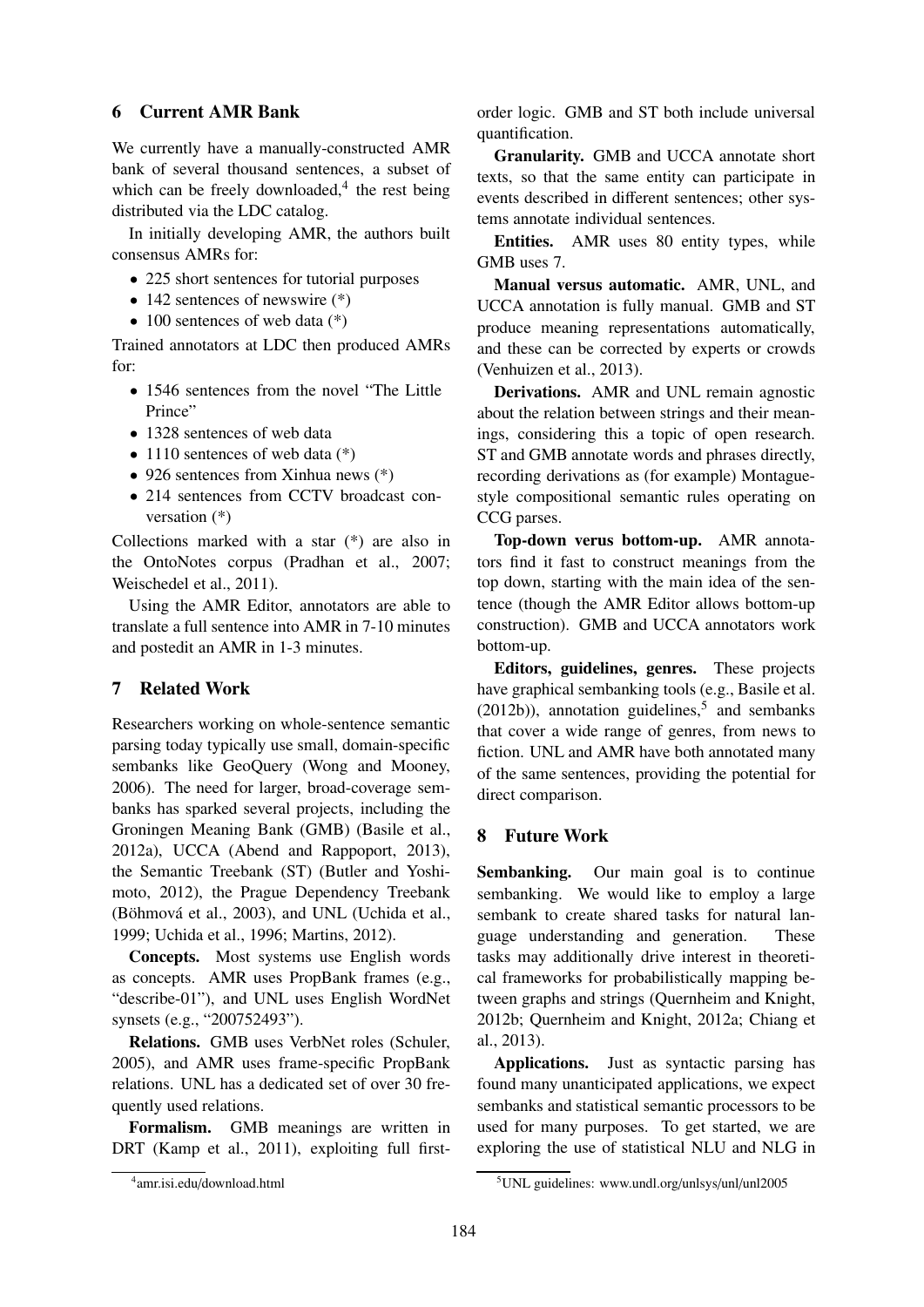a semantics-based machine translation (MT) system. In this system, we annotate bilingual Chinese/English data with AMR, then train components to map Chinese to AMR, and AMR to English. A prototype is described by Jones et al. (2012).

Disjunctive AMR. AMR aims to canonicalize multiple ways of saying the same thing. We plan to test how well we are doing by building AMRs on top of large, manually-constructed paraphrase networks from the HyTER project (Dreyer and Marcu, 2012). Rather than build individual AMRs for different paths through a network, we will construct highly-packed disjunctive AMRs. With this application in mind, we have developed a guideline<sup>6</sup> for disjunctive AMR. Here is an example:

```
(o / *OR*
  :op1 (t / talk-01)
  :op2 (m / meet-03)
  :OR (o2 / *OR*
        :mod (o3 / official)
        :arg1-of (s / sanction-01
                   :arg0 (s2 / state))))
official talks
state-sanctioned talks
meetings sanctioned by the state
```
AMR extensions. Finally, we would like to deepen the AMR language to include more relations (to replace :mod and :prep-X, for example), entity normalization (perhaps wikification), quantification, and temporal relations. Ultimately, we would like to also include a comprehensive set of more abstract frames like "Earthquake-01" (:magnitude, :epicenter, :casualties), "CriminalLawsuit-01" (:defendant, :crime, :jurisdiction), and "Pregnancy-01" (:father, :mother, :due-date). Projects like FrameNet (Baker et al., 1998) and CYC (Lenat, 1995) have long pursued such a set.

## References

- O. Abend and A. Rappoport. 2013. UCCA: A semantics-based grammatical annotation scheme. In *Proc. IWCS*.
- C. Baker, C. Fillmore, and J. Lowe. 1998. The Berkeley FrameNet project. In *Proc. COLING*.
- V. Basile, J. Bos, K. Evang, and N. Venhuizen. 2012a. Developing a large semantically annotated corpus. In *Proc. LREC*.
- V. Basile, J. Bos, K. Evang, and N. Venhuizen. 2012b. A platform for collaborative semantic annotation. In *Proc. EACL demonstrations*.
- A. Böhmová, J. Hajič, E. Hajičová, and B. Hladká. 2003. The Prague dependency treebank. In *Treebanks*. Springer.
- A. Butler and K. Yoshimoto. 2012. Banking meaning representations from treebanks. *Linguistic Issues in Language Technology*, 7.
- S. Cai and K. Knight. 2013. Smatch: An accuracy metric for abstract meaning representations. In *Proc. ACL*.
- D. Chiang, J. Andreas, D. Bauer, K. M. Hermann, B. Jones, and K. Knight. 2013. Parsing graphs with hyperedge replacement grammars. In *Proc. ACL*.
- D. Davidson. 1969. The individuation of events. In N. Rescher, editor, *Essays in Honor of Carl G. Hempel*. D. Reidel, Dordrecht.
- M. Dreyer and D. Marcu. 2012. Hyter: Meaningequivalent semantics for translation evaluation. In *Proc. NAACL*.
- B. Jones, J. Andreas, D. Bauer, K. M. Hermann, and K. Knight. 2012. Semantics-based machine translation with hyperedge replacement grammars. In *Proc. COLING*.
- H. Kamp, J. Van Genabith, and U. Reyle. 2011. Discourse representation theory. In *Handbook of philosophical logic*, pages 125–394. Springer.
- P. Kingsbury and M. Palmer. 2002. From TreeBank to PropBank. In *Proc. LREC*.
- D. B. Lenat. 1995. Cyc: A large-scale investment in knowledge infrastructure. *Communications of the ACM*, 38(11).
- R. Martins. 2012. Le Petit Prince in UNL. In *Proc. LREC*.
- C. M. I. M. Matthiessen and J. A. Bateman. 1991. *Text Generation and Systemic-Functional Linguistics*. Pinter, London.
- A. Meyers, R. Reeves, C. Macleod, R. Szekely, V. Zielinska, B. Young, and R. Grishman. 2004. The NomBank project: An interim report. In *HLT-NAACL 2004 workshop: Frontiers in corpus annotation*.
- M. Palmer, D. Gildea, and P. Kingsbury. 2005. The Proposition Bank: An annotated corpus of semantic roles. *Computational Linguistics*, 31(1).
- K. Papineni, S. Roukos, T. Ward, and W.-J. Zhu. 2002. Bleu: a method for automatic evaluation of machine translation. In *ACL*, Philadelphia, PA.

<sup>6</sup>Disjunctive AMR guideline: amr.isi.edu/damr.1.0.pdf